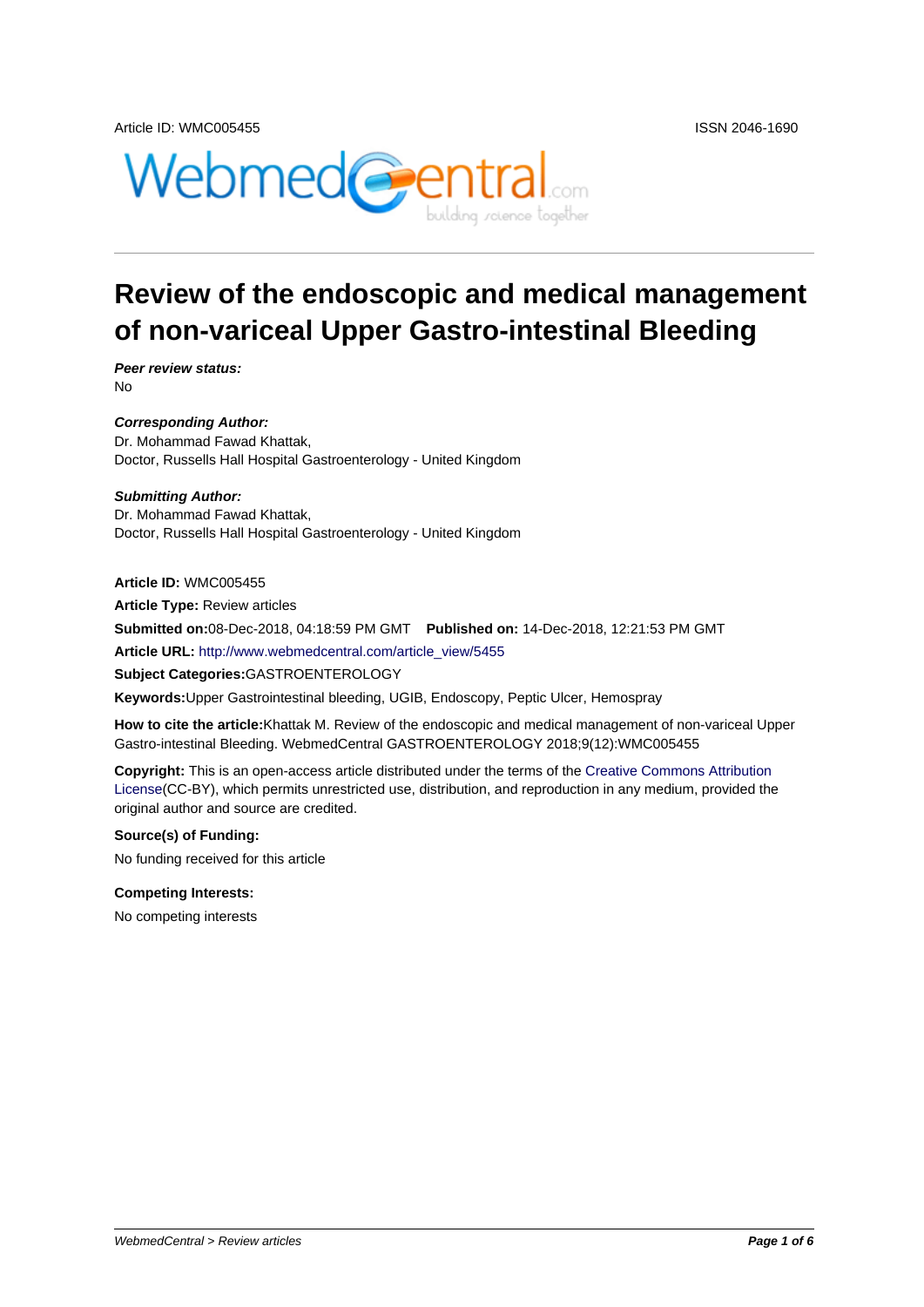# **Review of the endoscopic and medical management of non-variceal Upper Gastro-intestinal Bleeding**

**Author(s):** Khattak M

### Abstract

Acute Upper Gastro-intestinal bleeding(UGIB), defined as bleeding from a source that is proximal to the ligament of treitz, is a potentially life threatening medical emergency. The underlying pathophysiology of non-variceal upper GI bleeds involve either arterial haemorrhage, such as in mucosal tears or GI ulcers, or venous hemorrhage, in cases such as telangiectasias. Variceal hemorrhage is due to elevated portal pressure leading to postal gastropathy. UGIB is a common cause of admission into hospital, and it has a  $6\%$ -13%<sup>1</sup> hospital mortality rate. The diagnosis and management of upper gastrointestinal bleeding has evolved considerably, however despite these changes mortality has not significantly improved in the past 50 years.

### Introduction

Acute Upper Gastro-intestinal bleeding(UGIB), defined as bleeding from a source that is proximal to the ligament of treitz, is a potentially life threatening medical emergency. The underlying pathophysiology of non-variceal upper GI bleeds involve either arterial haemorrhage, such as in mucosal tears or GI ulcers. or venous hemorrhage, in cases such as telangiectasias. Variceal hemorrhage is due to elevated portal pressure leading to postal gastropathy. UGIB is a common cause of admission into hospital, and it has a 6%-13%<sup>1</sup> hospital mortality rate. The diagnosis and management of upper gastrointestinal bleeding has evolved considerably, however despite these changes mortality has not significantly improved in the past 50 years.

### Signs and Symptoms

The common findings on history of a patient with Upper GI bleeding include; weakness, dizziness, hematemesis, melena and syncope. Clinical examination is important to identify any haemodynamic compromise, and worrisome clinical signs include; tachycardia over 100 bpm, systolic blood pressure less than 90 mmHg, cold extremeties,

and any other symptom of shock.

### Assessment

It is important to assess patients with UGIB to identify patients with life-threatening haemodynamic compromise in order to allow for appropriate resuscitation. There is a lack of good quality studies on the initial assessment of patients with UGIB. Risk factors associated with poor outcome have been identified by descriptive cohort and case series studies. In patients with risk factors their is increased likelihood of uncontrolled bleeding, rebleeding, need for intervention and mortality.

In patients with Upper GI bleeding the main cause of mortality is comorbid disease rather than the actual bleeding itself.2,3The studies show that the absence of significant co-morbidity results in mortality rates as low as 4%.5,6,7 Other risk factors include; Age, Liver disease, hypotension and presence of haemetamesis. Rebleeding and continued bleeding is associated with increased mortality therefore it is imperative to identify patients at high risk. The Rockall Scoring system is used clinically to predict mortality based on a combination of clinical and endoscopic findings. The initial Rockall score is derived from age(0-2), co-morbidies(0-3), and shock(0-2).

A large prospective study with 358 patients showed zero mortality for patients presenting with Acute UGIB and a score of 0-1 on the initial Rockall score, and found a significant increase in mortality in those patients with a score of 2 or higher.<sup>5</sup>

Patients with a score of zero have an extremely low risk of death  $(0.2\%)^5$  and re-bleeding, and these patients may be suitable for discharge. If the initial Rockall score is higher than zero, a endoscopy is recommended with 24 hours, with results from endoscopy used to calculate a full Rockall score. Signs of bleeding or evidence of pathology further increase the risk of mortality.

In addition to the full Rockall score, the National Institute for Health and Clinical Excellence<sup>7</sup> recommend that all patients with acute UGIB should have a Blatchford Score at first assessment. The Blatchford assessment aspires to identify patients who require intervention at the time of presentation into the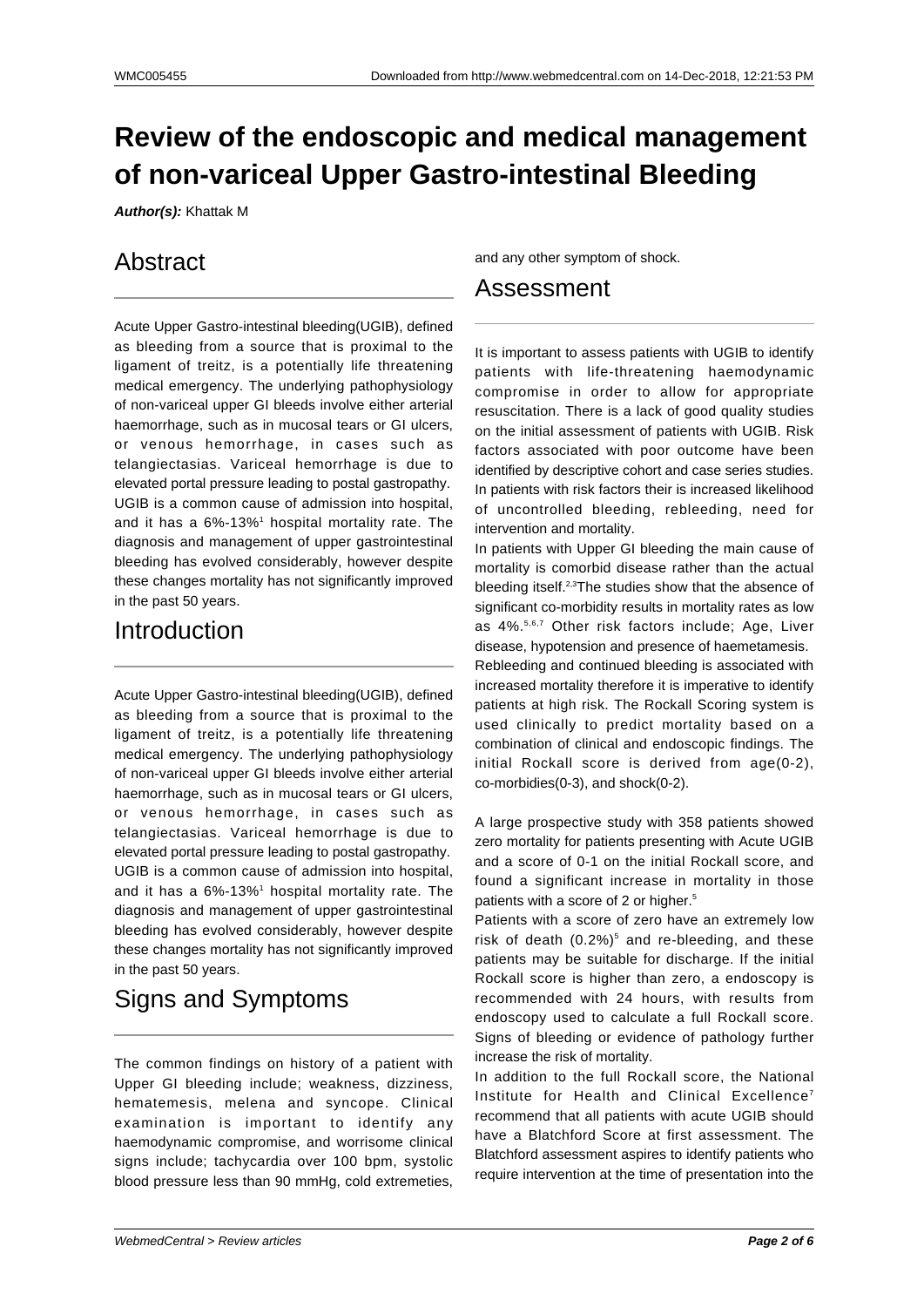hospital, and uses levels of urea and haemoglobin, blood pressure, pulse rate and the presence of particular co-morbidities (e.g liver disease). Any patient with a score greater than zero is defined as being at risk of requiring intervention.

A large retrospective study<sup>8</sup> found that the Blatchford system was superior at both the initial and full Rockall score in prediciting the need for transfusion and endoscopic/surgical intervention and equally effective in predicting the risk of death.

## Initial Management

Patients presenting with acute upper gastrointestinal bleed should receive prompt rescusitation and volume replacement if required. The recognition and management of shock is important in reducing the risk of mortality in patients. The British committee for standards in haemotology recommend rapid volume restoration, using either colloid or chrystalloid solutions, in order for the body to have adequate tissue oxygenation and perfusion.<sup>9</sup> No studies of good quality are available in comparing colloid and chrystaloid solutions in volume restoration of patients with UGIB, however using studies comparing the two solutions in the management of critically ill patients in ICU, show no statistically significant difference between the two solutions.<sup>10</sup>

Patients presenting with severe blood loss are likely to have mental state changes/confusion and these patients might not be able to protect their airway, and are at increased risk of aspiration and their are multiple recommendations suggesting elective incubation for these patients.

 Patients having massive bleeds should receive blood, plateletes and clotting factors in line with hospital/local protocals for managing massive bleeding. The scottish intercollegiate Guidelines network(SIGN) recommend considering red cell transfusion should there be >30% volume loss. Current evidence suggests using a restrictive blood transfusion strategy and aiming for a target haemoglobin of between 7 and 9 g/dL.

SIGN and NICE both recommend that patients with platelet counts lower than 50 x 109/litre should be offered platelet transfusion, and those patients with fibrinogen levels of less than 1g/litre or a INR/APTT greater than 1.5x their normal value should receive fresh frozen plasma. The NICE guidelines recommend not using recombinant factor VIIa except when all other methods have failed.

Once the patients "ABC's" have addressed it is important to assess the patients response to resuscitation and volume restoration. A study by Kaplan et al.<sup>9</sup> indicated that using the patients skin temperature in combination with their serum bicarbonate and lactate levels allows assessment on the level of systemic perfusion. Foley catheters are important in allowing continual evaluation of urinary output and hence a guide to renal perfusion.

## Endoscopic Therapy

Since the 1980s endoscopy has been used to achieve hemostasis for bleeding ulcers and varices, and the techniques used have continually evolved, with endoscopy now being the main method of diagnosing and managing acute active haemorrhage due to ulcers, with 85-90% of patients responding to endoscopic therapy. Initially endoscopic techniques used included; injection of adrenaline, heater probe/bipolar electrode/laser coagulation. Newer techniques introduced include; endoscopic banding/clipping and argon plasma coagulation.

A large number of RCTs have demonstrated that early endoscopic therapy has reduced rates of; rebleeding, need for emergency interventions and requirement of blood transfusions. However their is not a major statistical reduction in mortality, which may be due to co-morbidities being the major determinant in survival as opposed to the achievement of hemostatisis. The NICE guidelines state that patients with black or red spots/ clean ulcer base do not normally require endoscopic intervention, as prognosis is good without intervention. Endoscopic therapy should only be delivered to actively bleeding lesions, non-bleeding visible vessels and ulcers with an adherent blood clot.

Adrenaline/Sclerosant Injection:-

Endoscopic injection of adrenaline into/around areas of bleeding have been found to significantly reduce the risk of rebleeding. The hemostatic effect of adrenaline is due to the vessel vasoconstriction that it induces, and the subsequent platelet aggregation. An adrenaline injection causes a reduction in the volume of bleeding, allowing better visualisation of the ulcer/lesion allowing mechanical/thermal techniques to be used.

RCTs have looked into the effects of using 20,30 and 40ml injections of adrenaline, but no significant difference in the rate of initial hemostasis was found between the three groups. However increased rates of epigastric pain were found particularly in the 40ml groups and hence studies have concluded that the optimal volume of adrenaline is 30ml.<sup>11</sup>

Injection of sclerosants such as alcohol, polidocanol,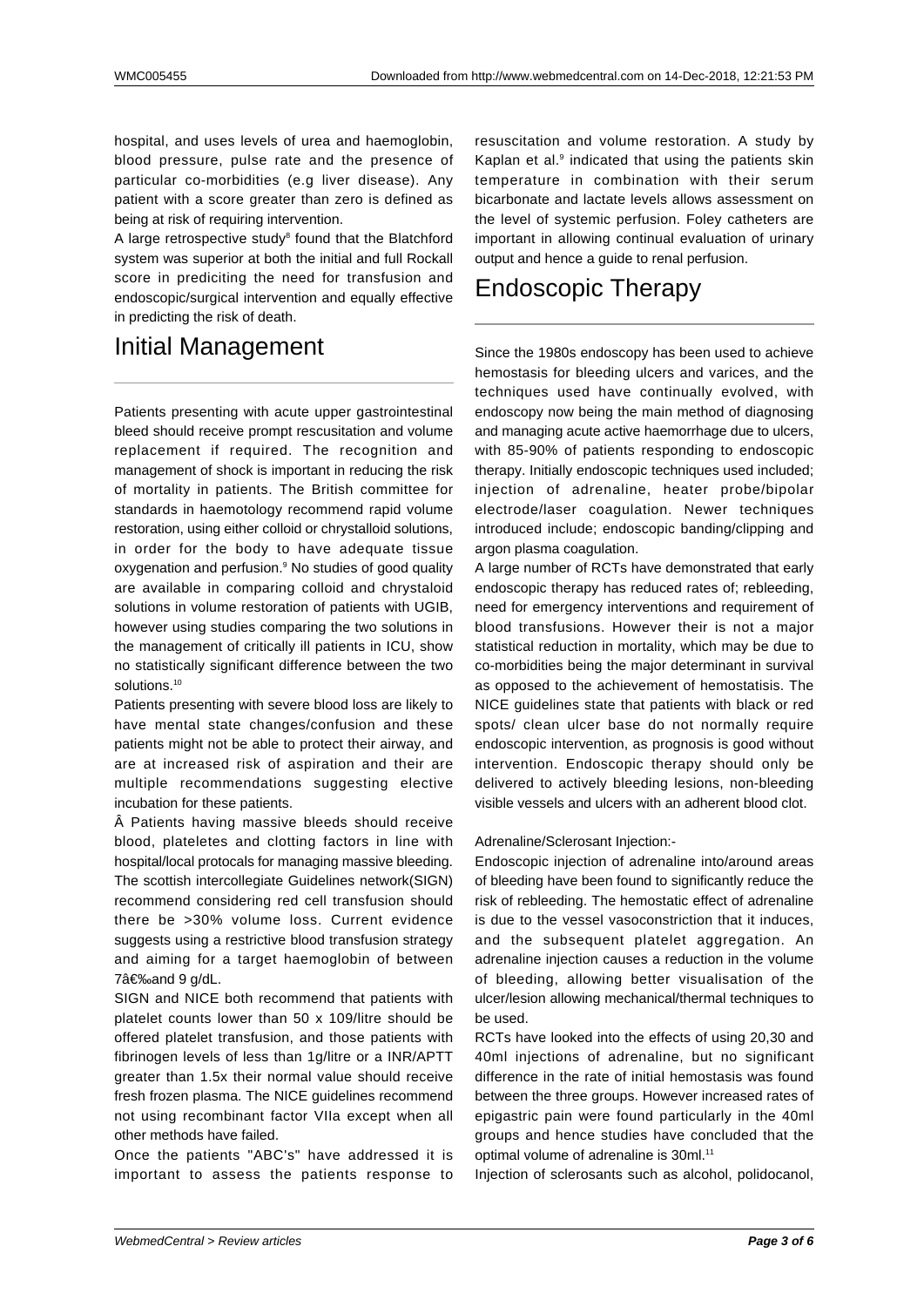and sodium tetradecyl sulfate are also effective in producing hemostasis, however the use of scleosants is associated with higher levels of complications ,such as tissue necrosis and perforation, compared to the use of adrenaline injections.

#### Thermal:-

Heater probe coagulation involves the use of electrodes surrounded by a titanium casing and covered with protective material such as Teflon. The probes heat up to 250 degrees celsius. It has been found to have a similar clinical efficacy as adrenaline injections. Risk of complications such as widespread tissue necrosis and mucosal perforation are rare.

#### Mechanical:-

Endoscopic clipping allows closure of bleeding vessels, and available data shows that it has similiar efficacy to thermal endoscopic therapies. One of the first RCTs comparing A the clinical efficacy between endoscopic clipping and thermal coagulation found no statistically significant difference in clinical efficacy.<sup>12</sup> A meta-analysis of 15 RCTs comparing the the different endoscopic techniques found that definitive hemostasis was higher with clipping(86.5%) than injection(75.4%), and that it was also superior in reducing the need for emergency surgery/interventions. The meta-analysis found that rates of rebleeding/mortality and the need for surgery where similar for mechanical and thermal endoscopic techniques.

#### Hemostatic Powders:-

Recently the use of hemostatic powders being delivered through the working channels of the endoscope has started being a new way of controlling Upper GI Bleeding. The homeostatic powders currently being used are the Hemospray, EndoStop and the Ankaferd Bloodstopper.

The main advantage of using these powders is that offers more flexibility when dealing with lesions that are hard to access and less precision is required overall compared to other techniques.

The exact mechanism by which these powders produce hemostastis is not fully understood but the scientific hypothesis behind how these powders work is by mechanical tamponade.

Large scale RCTs are required in order to determine if the use of homeostatic powders will significantly change practise but early case reports and smaller studies do show potential for the use of hemostatic powders in a variety of different scenarios. Combination:-

Multiple RCTs have found that combinations of

endoscopic therapies superior to the use of any single endoscopic therapy, without any significant increase in complications.

For the endoscopic treatment of non-variceal UGIB, NICE recommends a combination of endoscopic therapies rather than monotherapy with adrenaline. The SIGN guidelines for the management of UGIB recommend combinations of endoscopy with adrenaline and the use of either thermal or mechanical modalities.

Management of Patients after first or failed endoscopic treatment:-

Patients who are either deemed to be at high-risk of rebleeding, or who are known to have re-bleed require urgent intervention to reduce the risk of mortality. The NICE guidelines recommend repeat endoscopy and appropriate treatment to any patient; at high risk of rebleeding, known to have rebleed, or when their is doubt that adequate hemostasis was achieved in the first endoscopy.`

An RCT randomised patients who rebleed after initial endoscopy to either repeat endoscopy or operative surgery, and found that clinical outcomes where similar in both groups, although more complications occurred in the group who underwent surgery.<sup>13</sup>

The NICE quidelines recommend that unstable patients who rebleed after initial endoscopy should be offered prompt treatment with interventional radiology. Percutaneous angiography allows localisation of bleeding segments and allows the simultaneous embolisation of these points using coils, poly-vinyl alcohol and gelatine sponges. Small descriptive studies have advocated the use of interventional radiology, and have shown that there is high rates of clinical success with low rates of re-bleeding and low rates of complication. An RCT comparing percutaneous angiography and surgery found similar clinical efficacy.<sup>14</sup>

If an unstable patient is unable to receive prompt interventional radiology, then they should be referred urgently to surgery.

### Medical Management

Patients presenting with UGIB due to a peptic ulcer should receive testing for Helicobacter Pylori using either mucosal biopsies on endoscopy or by using a urea breath test. Patients who test positive for H Pylori should receive a one week course of eradication therapy. Systematic reviews have shown that H Pylori eradication is superior than anti-secretory non-eradication therapies in preventing further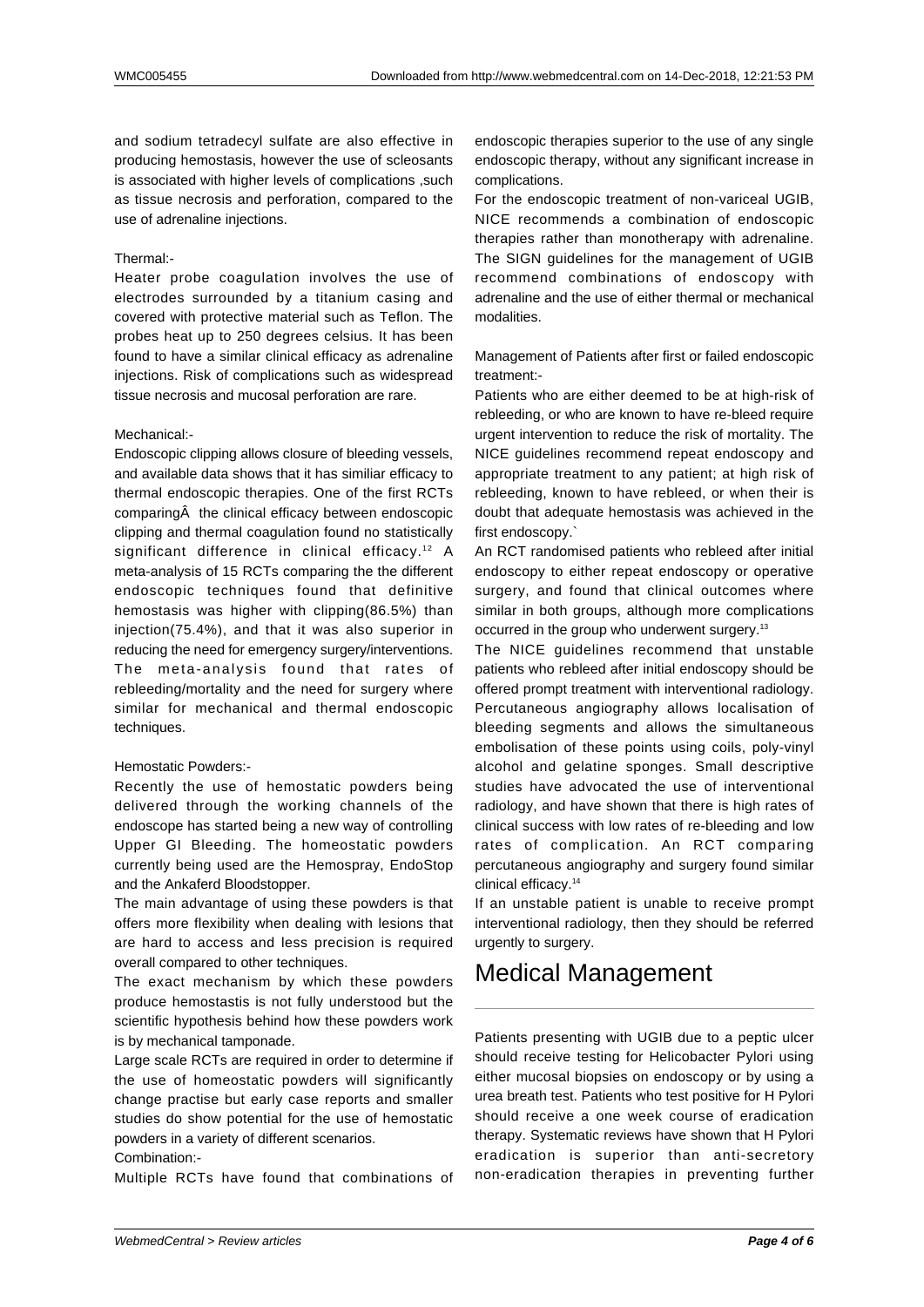episodes of UGIB from a peptic ulcer. The SIGN and NICE guidelines recommend a further three week ulcer healing treatment after one week of eradication therapy.

#### Use of PPIs:-

Proton Pump Inhibitors suppress gastric acid production leading to increased gastric pH. A pH of greater than 6 optimises platelet aggregation and clot formation , thereby protecting an ulcer clot from fibrinolysis.<sup>15</sup> A meta-analysis of 24 randomised control trial looking at the use of PPI's for UGIB due to ulcers found a significant reduction in the risk of ; re-bleeding and the use of surgical/endoscopic intervention.<sup>16</sup> A study by Lao et al.<sup>17</sup> has demonstrated that high dose IV proton pump inhibitors can accelerate resolution of bleeding and reduce need for endoscopic therapy.

Considering the results of multiple large RCTs IV PPI's appear to be a suitable pharmacological therapy in patients with acute bleeding due to a Upper GI ulcer. This is confirmed by both the SIGN and Nice guidelines, both recommending high dose IV PPIs after endoscopic therapy.

However there is a lack of clinical evidence supporting the use of PPIs in patients pre-endoscopically. In one meta-analysis, pre-endoscopic use of PPI in a patient with UGIB found no benefit in mortality/rebleeding or use of surgical/endoscopic intervention.<sup>18</sup> Further studies are required to identify whether PPI use before endoscopy produces better clinical outcomes. Due to lack of data the NICE guidelines discourage the use of acid-suppresion drugs(PPIs or H2 Receptor Blockers) before endoscopy to patients with suspected non-variceal bleeding.

Tranexamic Acid and Somatostatin:-

Tranexamic acid is an antifibrinolytic that inhibits the activation of plasminogen to plasmin, and is used to reduce blood loss during surgery and in certain medical conditions. Very few trials have been carried out on the role of antifibrinolytics in the treatment of UGIB. From the limited data available it is possible that Tranexamic acid may be of benefit in the treatment of UGIB but large robust studies are required in order to identify whether the use of Tranexamic acid is suitable in the treatment of UGIB.

Somatostatin is a peptide hormone, which has been found to achieve vasoconstriction in the blood vessels. Small individual trials have shown that somatostatin and its analogues could reduce the risk of rebleeding and need for surgery. Further studies are required to identify the clinical efficacy of somatostatin in UGIB, currently it is not recommended for routine use unless in settings where endoscopy is unavailable.

## Conclusion

Upper Gastrointestinal bleeding is a common life-threatening medical emergency which requires prompt investigation and management. It is important to stratify patients to identify those who require more urgent treatment, and it also important to identify patients who are hemodynamically compromised and to start prompt resuscitation and volume restoration in these patients.

Endoscopy is an important tool in the investigation and management of UGIB, and patients who require endoscopic treatment should receive a combination of endoscopic therapies. Mucosal biopsies should be taken to identify if H.Pylori is present, and treatment to eradicate H.Pylori should be started if its presence is confirmed.

IV Proton Pump Inhibitors should be started on suitable patients post-endoscopically.

Further studies are required to identify whether PPI use pre-endoscopically has any clinical merit. Studies are also required to identify whether traneximic acid and somatostatin serve any clinical use in the treatment of UGIB.

### References

1.Holster IL, Kuipers EJ; Management of acute nonvariceal upper gastrointestinal bleeding: current policies World J Gastroenterol. 2012 Mar 21;18(11):1202-7

2.Straube S, TramÂ<sup>"</sup>r MR, Moore RA, Derry S, McQuay HJ. Mortality with upper gastrointestinal bleeding and perforation: effects of time and NSAID use. BMC Gastroenterol. Jun 5 2009;9:41.

3.Yavorski RT, Wong RK, Maydonovitch C, Battin LS, Furnia A, Amundson DE. Analysis of 3,294 cases of upper gastrointestinal bleeding in military medical facilities. Am J Gastroenterol. Apr 1995;90(4):568-73.

4.Blatchford O, Davidson LA, Murray WR, Blatchford M, Pell j . Acute upper gastrointestinal haemorrhage in west of Scotland: case ascertainment study. BM j 1997;315(7107):510-4.

5.Rockall TA, Logan RF, Devlin HB, Northfield TC. Incidence of and mortality from acute upper gastrointestinal haemorrhage in the United Kingdom. Steering Committee and members of the National Audit of Acute Upper Gastrointestinal Haemorrhage. BM j 1995;311(6999):222-6

6.Zimmerman j , Siguencia j , Tsvang E, Beeri R,